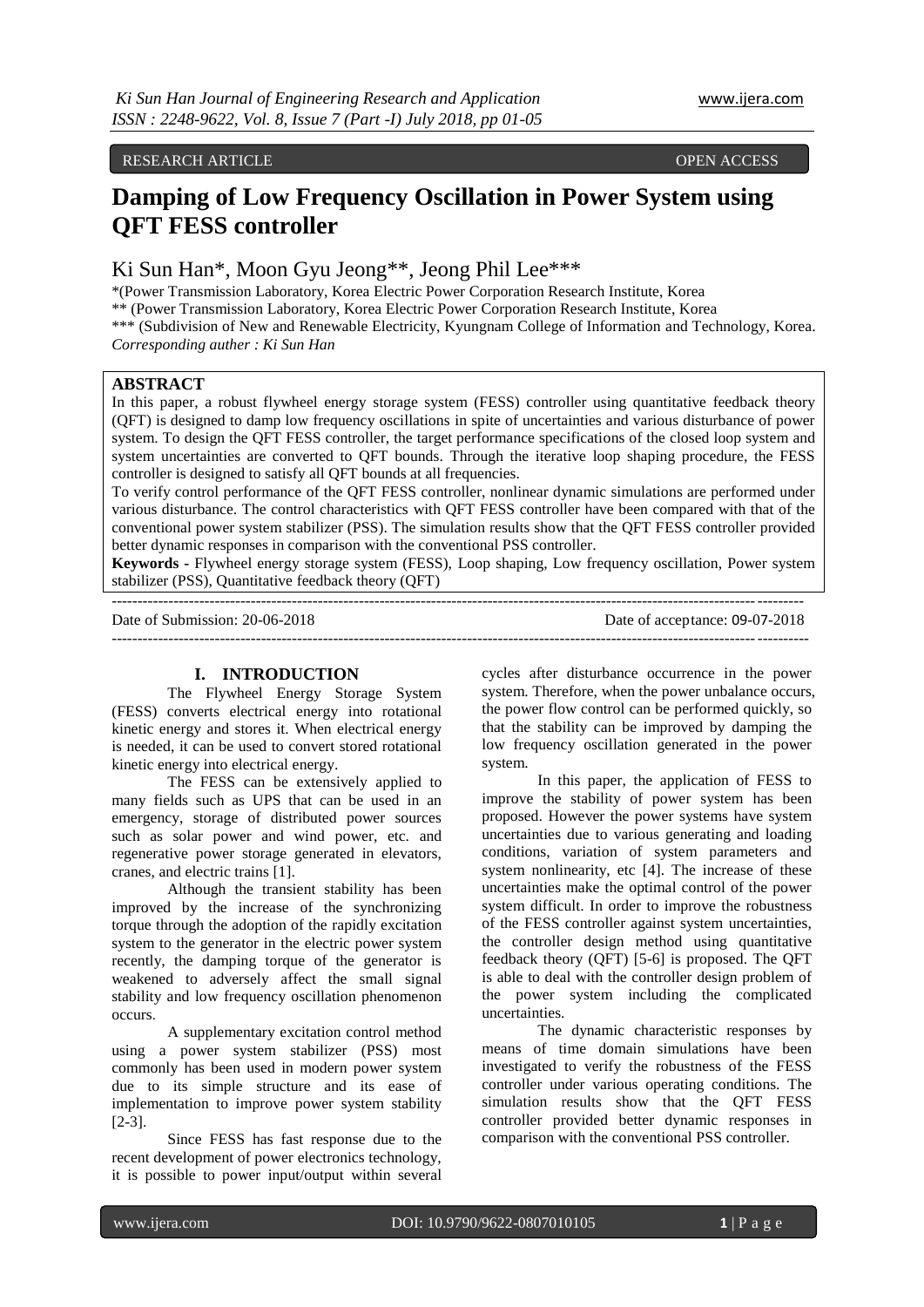# **II. POWER SYSTEM MODEL**

## 2.1 Generation system

Fig. 1 shows the single machine infinite bus power system which has the FESS and local load admittance Y in a generator bus, and transmission line impedance Z.



**Fig. 1**. A single machine infinite bus power system with FESS

The generator is modeled by three firstorder nonlinear differential equations as following equations [2].

$$
\frac{d}{dt}\omega = P_m - P_e - P_{fess} - D(\omega - 1)) / M \tag{1}
$$

$$
\frac{d}{dt}\delta = \omega_b(\omega - 1) \tag{2}
$$

$$
\frac{d}{dt}E_q = (E_{fd} - (x_d - x_d))i_d - E_q \sqrt{T_{d0}} \tag{3}
$$

where  $\omega$  is the rotor speed,  $\omega_b$  is the synchronous speed and  $\delta$  the rotor angle.  $M$  is inertia constant, *D* is damping coefficient,  $T_{d0}$  is the open circuit field time constant,  $E_q$  is internal voltage and  $P_{fess}$  is the active power of the FESS.

The IEEE Type-ST1 excitation system can be describes as [2]

$$
\frac{d}{dt}E_{\scriptscriptstyle{Jd}}=(K_{\scriptscriptstyle{A}}(V_{\scriptscriptstyle{ref}}-v_{\scriptscriptstyle{t}}+u_{\scriptscriptstyle{E}})-E_{\scriptscriptstyle{Jd}})/T_{\scriptscriptstyle{A}} \tag{4}
$$

where  $E_{fd}$  is the field voltage  $v_t$  is terminal voltage,  $u_E$  is control input 2.2 FESS Model

The FESS can control the active power and reactive power. However, the active power only is controlled to effectively damp low frequency oscillation of power system in this study. The active power of the FESS can be represented as a firstorder differential equation as shown in (5) [7].

$$
\frac{d}{dt}P_{fess} = K_{fess}(-P_{fess} + u_{fess})/T_{fess}
$$
\n(5)

where  $P_{\text{fess}}$  is the active power of the FESS,  $u_{\text{fess}}$  is the control signal of the FESS and  $T_{\text{fess}}$  and  $K_{fess}$  is the time constant and the gain of the FESS, respectively.

## **III. QFT FESS CONTROLLER DESIGN**

A basic idea of the QFT design is the translation of closed-loop frequency-domain specifications into the Nichols chart domains specifying the allowable range of the nominal openloop response and then to design a controller by using a gain-phase loop shaping technique [8].

#### 3.1 Templates generation for power system

The parameters representing the mathematical modeling uncertainties of power system are selected by active power Pe, reactive power Qe and line parameter X. The range of each parameter value are as follows.

$$
0.4 \le P_e \le 1.2
$$
  
-0.2 \le Q\_e \le 0.2  

$$
0.6 \le X \le 1.2
$$
 (6)

Then we can get the transfer function for the uncertain plant sets  $G(S) \in G$ . After selecting the uncertain plant sets using (6), the frequency points were selected as follows.

$$
\omega_i = [0.1, 1, 2, 3, 4, 6, 7, 8, 10, 50]
$$
 rad/sec (7)

Then, the plant templates of the uncertain plant sets  $G(j\omega_i)$  are calculated at the selected all frequency points  $\omega_i$ .

#### 3.2 QFT bound calculation and controller design

An arbitrary stable transfer function in the plant sets is chosen as the nominal plant  $G_s(s)$ . And after selecting the robust stability and disturbance attenuation specifications, the QFT bounds are calculated at all frequency points  $\omega_i$ . The robust stability and disturbance attenuation specifications are as follows  $\mathbf{L}$ 

$$
\left|\frac{L_0(j\omega)}{1 + L_0(j\omega)}\right| \le 1.4
$$
\n(8)  
\n
$$
\left|\frac{G(j\omega)}{1 + L_0(j\omega)}\right| \le 0.008
$$
\n(9)

 $\blacksquare$ 

At each selected frequency  $\omega_i$ , combining the stability and performance specifications bounds in terms of the nominal plant, the QFT bounds for all frequency  $\omega_i$  have been calculated. Then the worst case bound at the same frequency yields a single QFT bound.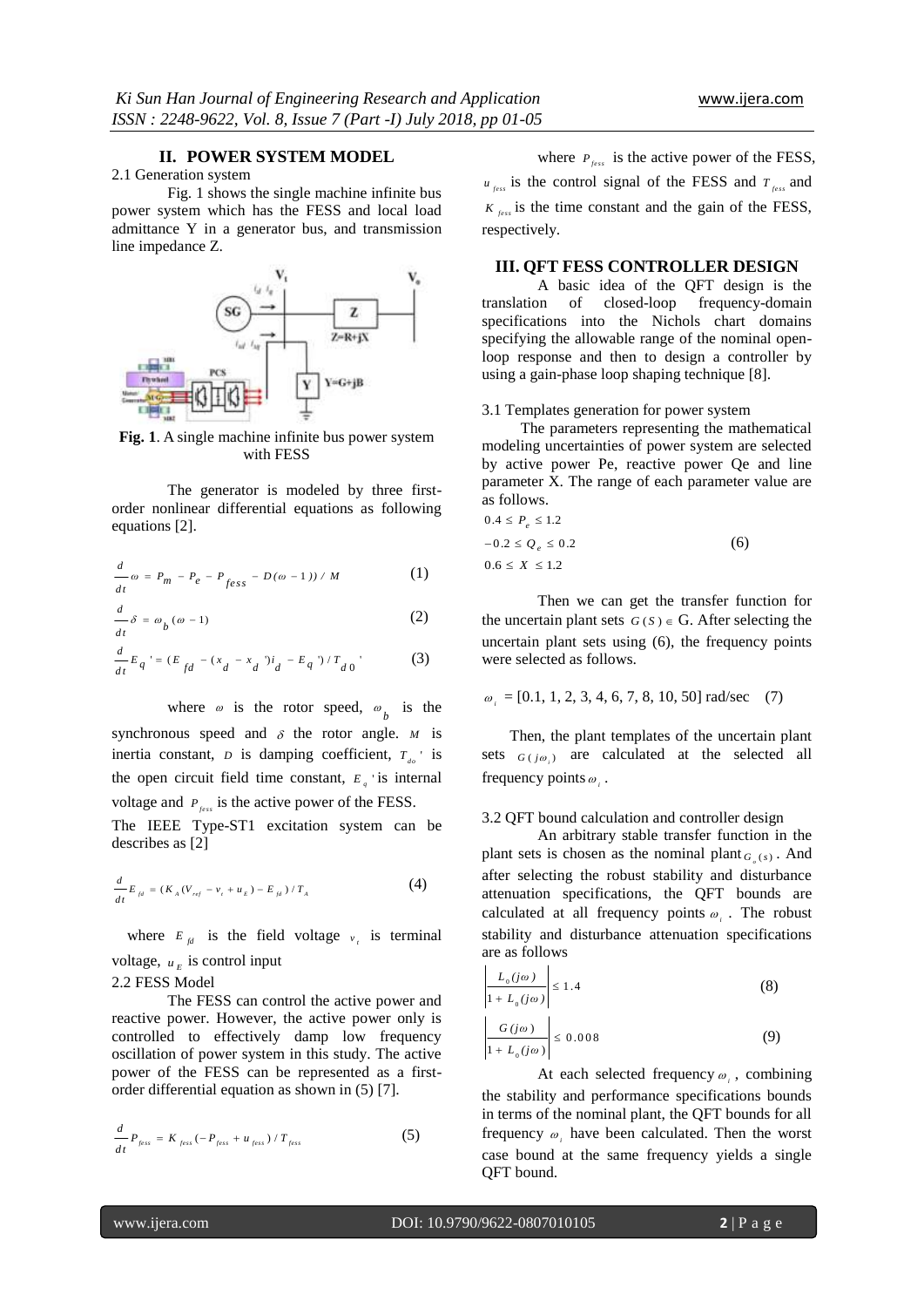As the last stage for the QFT controller design, the loop shaping must be accomplished until the QFT bounds at all frequency are satisfied and the closed-loop nominal system is stable [5]. The manual loop shaping procedure is very difficult and takes long time.

The designed FESS controller is as follow.

$$
K_{fess} (s) = \frac{323.08 s^2 + 1386.9 s + 171.76}{s^2 + 13.605 s + 2.4578}
$$
 (10)

### **IV. SIMULATION RESULTS**

Fig. 2 shows the calculated QFT bounds for the plant templates and the nominal open loop



**Fig. 2**. QFT bounds and loop shaping result

It is confirmed that the nominal open loop transfer function  $L_{\rho}(s) = G_{\rho}(s)K_{\rho e s}(s)$  satisfied the QFT bounds at all selected frequency as shown in Fig. 2.

To verify the robust performance of the designed QFT FESS controller, the dynamic simulations were performed under the various disturbances and parameters variation of the power system. The robust performance and output characteristics of the proposed QFT FESS controller have been compared to those of the conventional PSS1 [2] and PSS2 [3]. The dynamic simulations have been performed under normal load and heavy load in case that the initial value of the rotor angle is changed by 0.1 rad and when a 3-phase short circuit occurs near the infinite bus. To assess robust performance, dynamic characteristics simulation has been performed in case of the line constant change.

The system parameters for simulation are shown in Table. 1 [2-3].

|  |  |  |  | Table. 1. Power system parameters |
|--|--|--|--|-----------------------------------|
|--|--|--|--|-----------------------------------|

| <b>Table. I</b> . FOWER SYSTEM parameters |                                |  |  |
|-------------------------------------------|--------------------------------|--|--|
| <b>Generator</b><br>parameters            | M=9.26, D=0, $T_{40}$ =7.76,   |  |  |
|                                           | $x_a = 0.973$ , $x_a = 0.19$ , |  |  |
|                                           | $x_a = 0.55$                   |  |  |
| <b>Exciter</b>                            | $K_A = 50$ , $T_A = 0.05$      |  |  |
| parameters                                |                                |  |  |
| Line                                      | $X=0.997$ ,<br>$R = -0.034$ ,  |  |  |
|                                           |                                |  |  |

| <i>parameters</i> | $G=0.249$ ,                           |
|-------------------|---------------------------------------|
|                   | $B=0.262$                             |
| <b>FESS</b>       | $K_s = 1$ , $T_s = 0.2$               |
| parameters        |                                       |
| <b>Initial</b>    | $P_{e0} = 1.0, \quad Q_{e0} = 0.015,$ |
| conditions        | $V_{t0} = 1.05$                       |

4.1 Normal load condition

Fig. 3 shows the simulation results for angular velocity, rotor angle and terminal voltage with the FESS, PSS1 and PSS2 in case that the initial value of the rotor angle is changed by 0.1 rad under normal load ( $P_{e0} = 1.0$ ,  $Q_{e0} = 0.015$ ). Maximum deviation of angular velocity using the FESS controller is smaller than that using the PSS1 and PSS2. Settling time with the FESS controller is faster than that with the conventional PSS1 and PSS2. It can be seen that the oscillation are damped rapidly and the settling time is very fast through the rapid active power output of FESS.

Fig. 4 shows the simulation results for angular velocity, rotor angle and terminal voltage with the FESS, PSS1 and PSS2 under normal load ( $P_{e0}$  =1.0,  $Q_{\epsilon 0}$  =0.015) in case that a 3-phase short circuit occurs near the infinite bus at 1.0s and is cleared at 1.1s without the power system configuration change. The FESS output power limit of  $-0.5 \le P_{fess} \le 0.5$ (p.u.) is considered. Maximum deviation of angular velocity and rotor angle using the FESS controller is smaller than that using the PSS1 and PSS2. Settling time with the FESS controller is faster than that with the conventional PSS1 and PSS2.

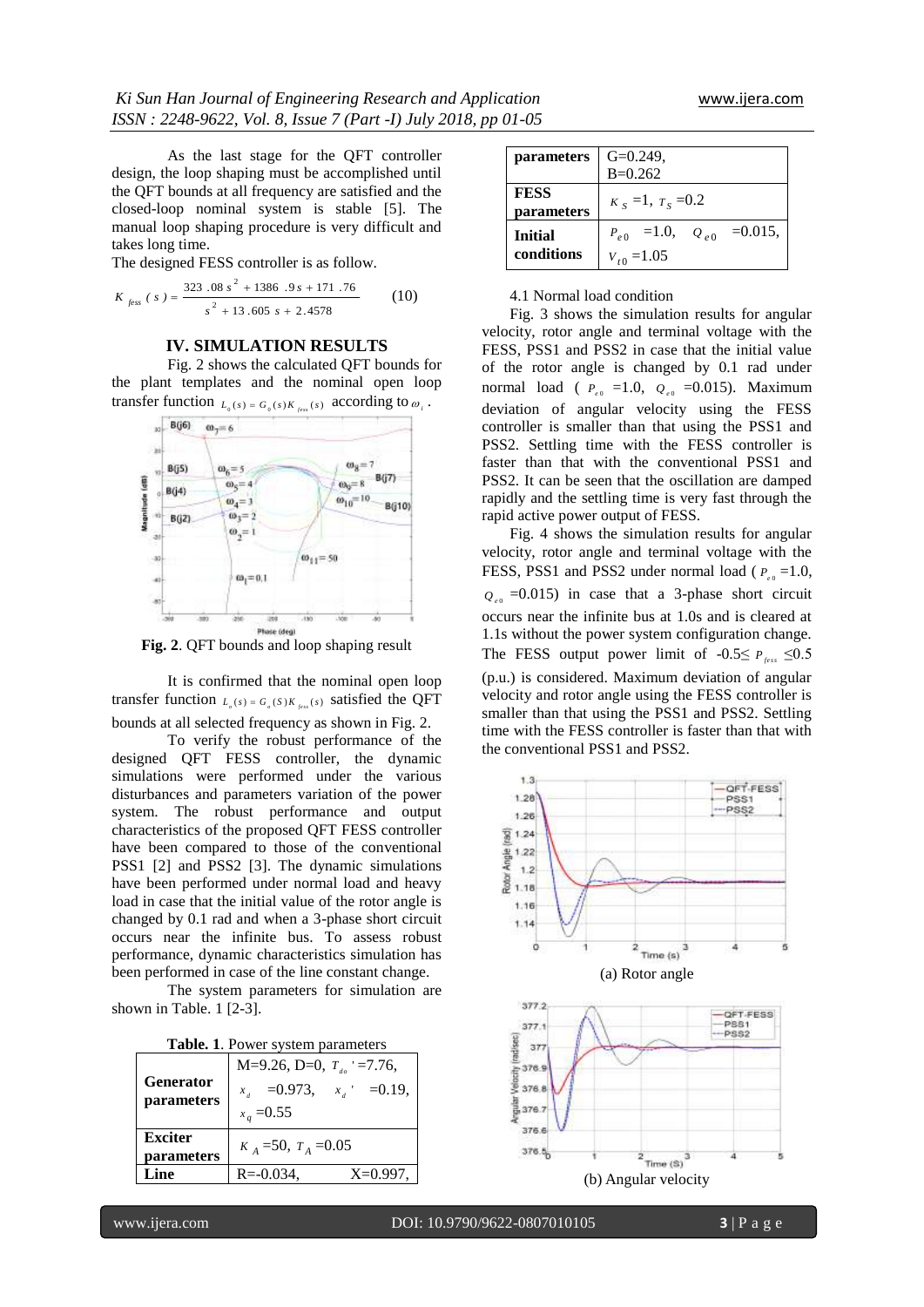

**Fig. 3**. Dynamic responses in case that the initial value of the rotor angle is changed by 0.1 rad under normal load ( $P_{e0}$  =1.0,  $Q_{e0}$  =0.015).



**Fig. 4.** Dynamic responses in case that a 3-phase short circuit occurs near the infinite bus for 0.5s under normal load ( $P_{e0} = 1.0$ ,  $Q_{e0} = 0.015$ ).

4.2 Heavy load condition

Fig. 5 shows the simulation results for angular velocity, rotor angle and terminal voltage with the FESS, PSS1 and PSS2 in case that the

initial value of the rotor angle is changed by 0.1 rad under heavy load ( $P_{e0}$  =1.2,  $Q_{e0}$  =0.2). Maximum deviation of angular velocity using the FESS controller is smaller than that using the PSS1 and PSS2. Settling time with the FESS controller is faster than that with the conventional PSS1 and PSS2. It can be seen that the oscillation are damped rapidly and the settling time is very fast through the rapid active power output of FESS.



**Fig. 5.** Dynamic responses in case that the initial value of the rotor angle is changed by 0.1 rad under heavy load ( $P_{e0} = 1.2$ ,  $Q_{e0} = 0.2$ ).

4.3 Parameter variation

Fig. 6 shows the simulation results for angular velocity, rotor angle and terminal voltage with the FESS, PSS1 and PSS2 under normal load  $(P_{e0} = 1.0, Q_{e0} = 0.015)$  and line parameter change  $(X=1.2)$  in case that a 3-phase short circuit occurs